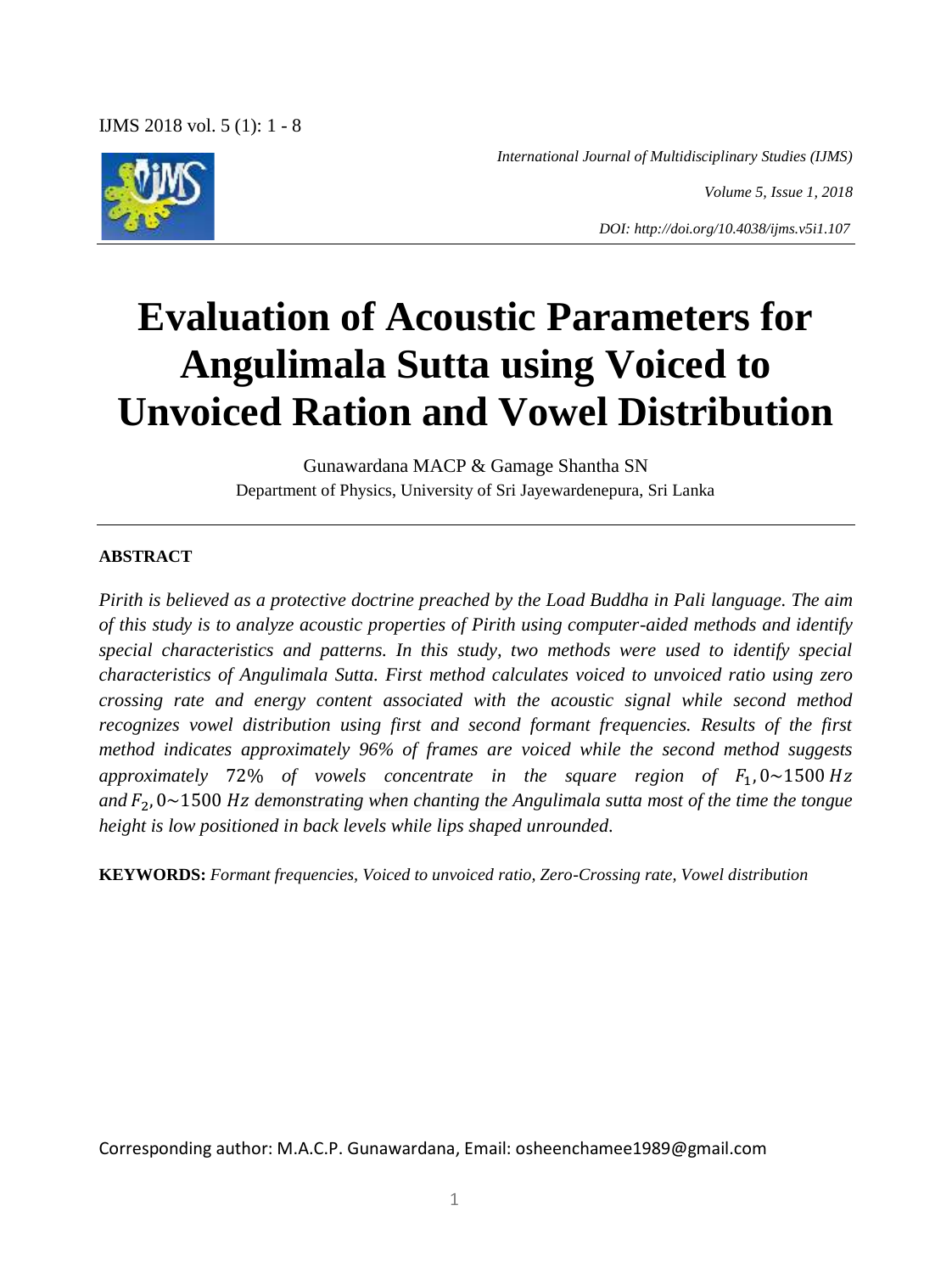## **1. INTRODUCTION**

Speech production process begins at the point of converting an idea developed in the speakers' mind to a language code. With the aid of articulatory motion and vocal tract movement, the phonemes which are lined up in a set of sequences propagate outside as an acoustic waveform. "Pirith" means protection from all aspects and this protection is to be obtained by reciting or listening to *Pirith suttas*. The practice of reciting and listening to *Pirith suttas* began very early in the history of Buddhist culture.

Voiced to unvoiced ratio (V/UV ratio) is an important parameter as it indicates the involvement of speech production system with vibration of vocal codes. In this work, we combined the results of V/UV ratio with zero crossing rate (ZCR) and energy of short time segments of the signal to strengthen the analysis.

In voiced speech, the vibrating glottis generates periodic pulses which resonate in the vocal tract. Therefore, when vowels are pronounced similar frequencies are generated. However, in the unvoiced speech, vocal chords held open and a continuous air beam flow through them. The air beam turns into a turbulent flow because of narrowed vocal tract and it creates, nonperiodic, noise-like sounds (Lee and Yoo, 2003) The zero crossing rate measures number of intersections a given signal makes with the time axis per unit time in an amplitude-time plot. Voiced speech shows a low zero-crossing rate due to the excitation of vocal tract by the periodic air flow, whereas the unvoiced speech shows high zero-crossing count as it is produced by the turbulent airflow flowed through the narrowed vocal tract (Bachu et al., 2010). Additionally, the voiced part of the speech has high energy content because of its periodicity.

According to the acoustic theory of speech production, vocal tract is modeled as a nonuniform tube closed at vocal folds and open at the lip end (Stevens and House 1955). Cross sectional area of the vocal tract depends on the position of tongue, lips, jaw and velum. Due to varying cross section along the vocal tract, different resonance frequencies (harmonics) are generated in response to varying vocal fold vibrations. Consequently, the complex output voice signal is composed of several harmonics called as formants which are clearly visible in spectrographic displays of voice segments. Normally, they occur on average at intervals of  $c/2L$ , where c is the speech of sound and *L* is the length of the vocal tract (Fant,1973).

Vowels can be mapped using the relationship between lip opening width to the first formant frequency,  $F_1$  and tongue constriction width to second formant frequency,  $F_2$ . Cardinal vowels, which are not of any particular language but a measuring system in describing sounds of languages are used as a set of reference vowels in this work. These vowel sounds demonstrate if the tongue is in an extreme position, either front or back, high or low. The cardinal vowel system was modified by Daniel Jones (Jones, 1953) based on the original idea proposed by earlier phoneticians, notably Ellis and Bell (Bell, 1867).

#### **2. LITERUTURE SURVEY**

As reported by Jayaratne 2007, an experiment was performed at Kanduboda International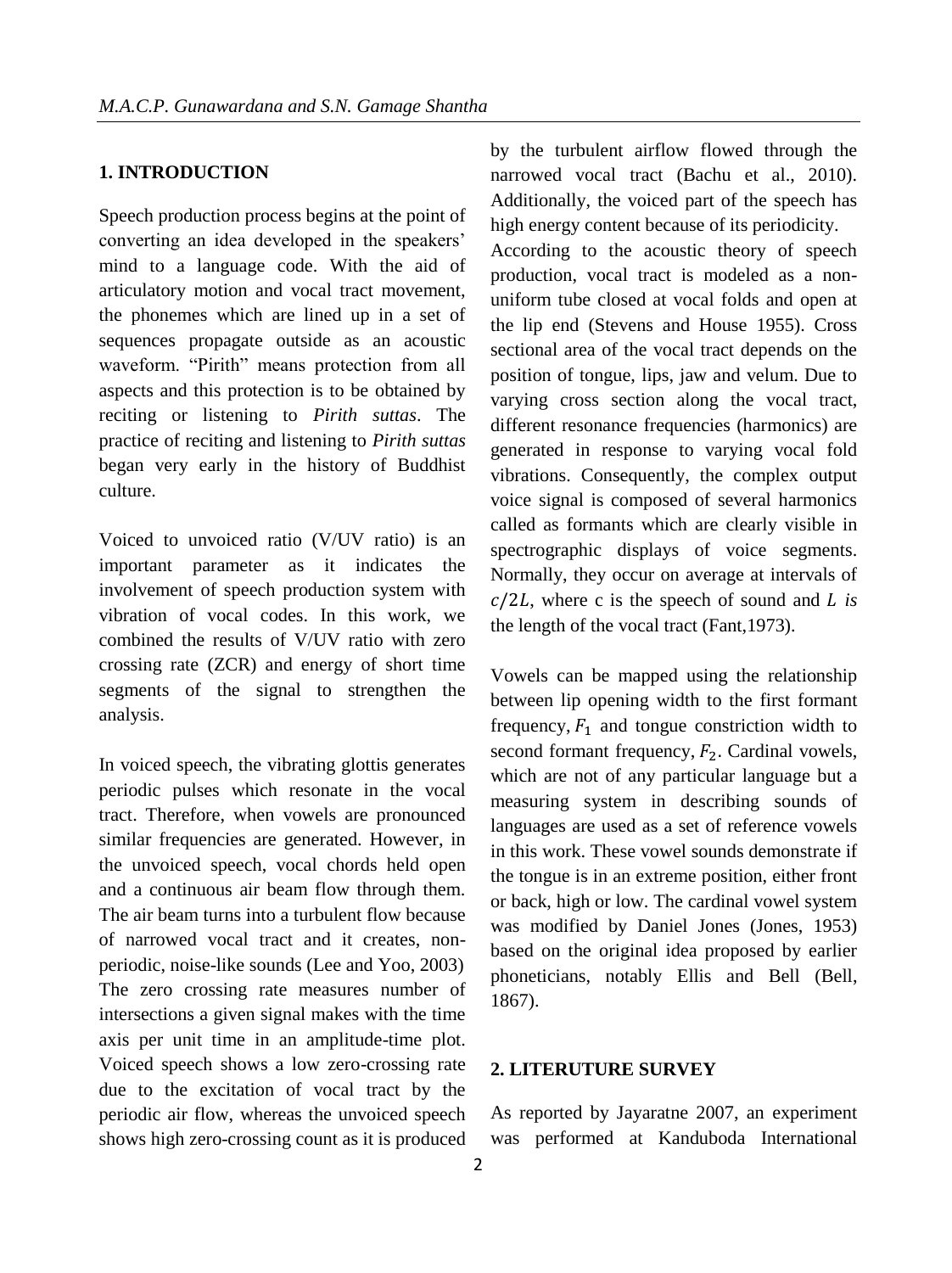Meditation Centre, Sri Lanka to understand the effect of *Pirith* on human beings. When a sample of human subjects could listen to *Pirith*  chants, it is observed that within 10 minutes of the commencement of the chanting, their heart beat reduced, heart pulse amplitude halved and reached to an alpha state similar to what is obtained under a meditative trance.

A famous Japanese researcher, Masaru Emoto had provided evidences that human thoughts can affect the molecular structure of water through words, ideas and human vibrational energy (healingsounds.com, Jan 2018).

Several speech classification systems are proposed in literature. According to the Ayadi 2011, speech features can be grouped into four categories as continuous features, qualitative features, spectral features and TEO (Teager Energy Operator) based features (El Ayadi, Kamel and Karray, 2011). Energy, zero crossing rate, pitch, formants are called traditional speech signal features while energy and pitch are prosody features within low-frequency domain and formants and zero crossing rate are high frequency features (Chen et al., 2012).

## **3. METHODOLOGY**

In the analyzing process, Samples of *Angulimala Sutta* recited by male monk chanters were recorded under high precision conditions and 15 samples were subjected to analysis. Voiced recording was then subjected to splitting of smaller voiced segments of frame length 10 ms using sampling rate of 44.1  $kHz$ . This specific frame length was selected as vocal tract has fixed characteristics over a time interval of the order of 10 ms.

Voiced to unvoiced ratio is calculated by counting number of frames less than a reference zero-crossing rate and higher than a reference short time energy as voiced frames and others as unvoiced frames according to the algorithm shown in Figure 1.

In the computational speech model, a preemphasis filter is applied to the sampled time series of voiced segment to cancel out the effect of glottis. Then *frame-by-frame analysis* was used with *hamming windows* and *liner predictive coding (LPC)* and *auto correlation* to extract the formant values. In vowel analysis, frequency values regarding first formant,  $F_1$  and second formant,  $F_2$  were extracted and the vowel distribution was obtained by plotting  $F_1$  against  $F_2$ . In the analysis of vowel distribution, primary cardinal vowels introduced by Daniel Jones were used as a reference. (Jones, 1953).

## **4. RESULTS & DISCUSSION**

MATLAB is used for scripting, calculations and analysis. In the frame by frame analysis, speech signals are divided into a non-overlapping frame of samples. Figure *2* shows the vowel distribution for the all 15 samples. Percentage distribution is shown in Figure 3, while a further analysis of denser areas is indicated by Figure 4 and Figure 5. Figure 6 offers a comparison of vowel distribution with primary cardinal vowels.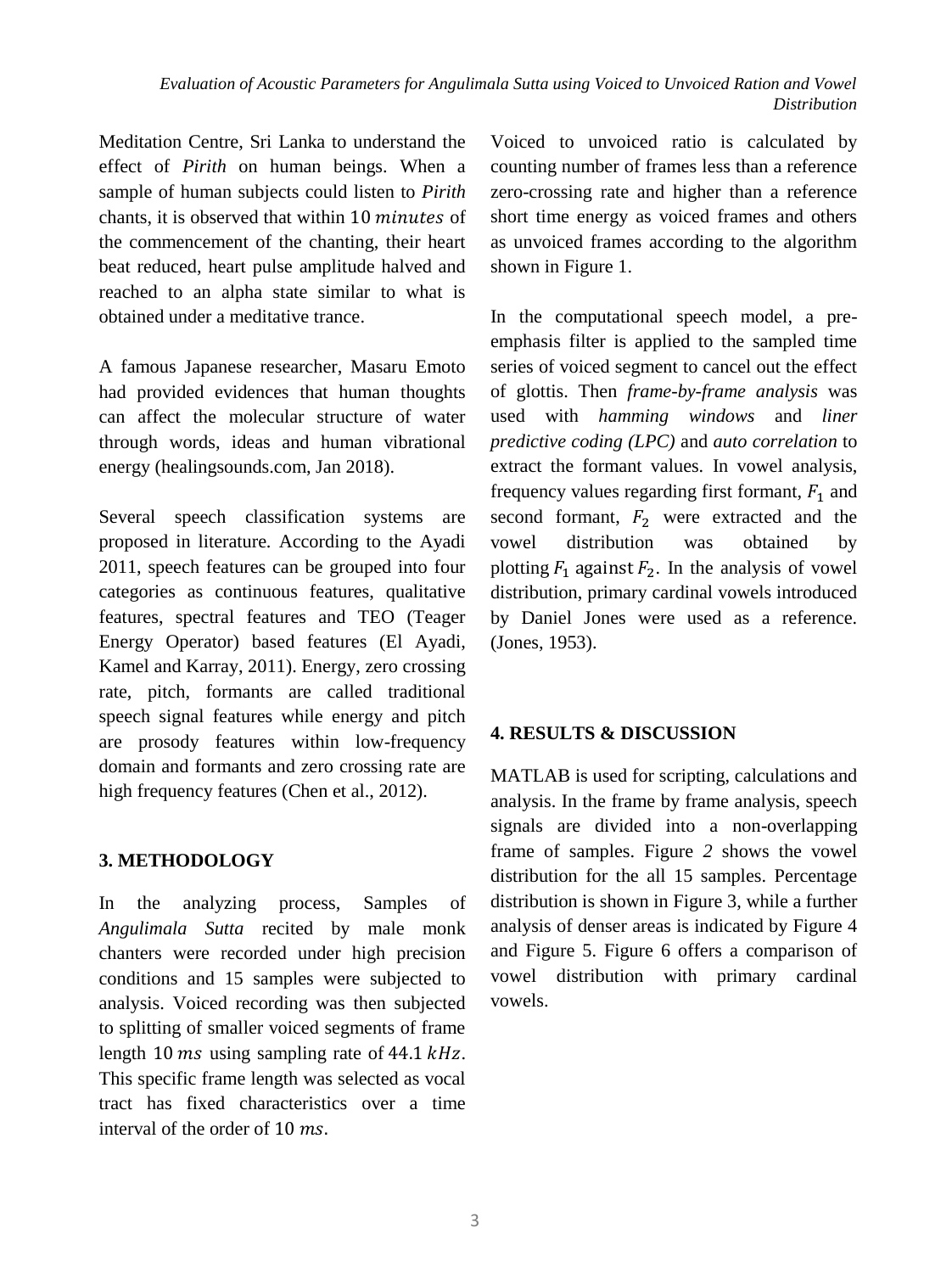

*Figure 1- The algorithm to recognize Voiced to Unvoiced ratio*



*Figure 2- First two formants,*  $f_1$  and  $f_2$ , variation for Angulimala Sutta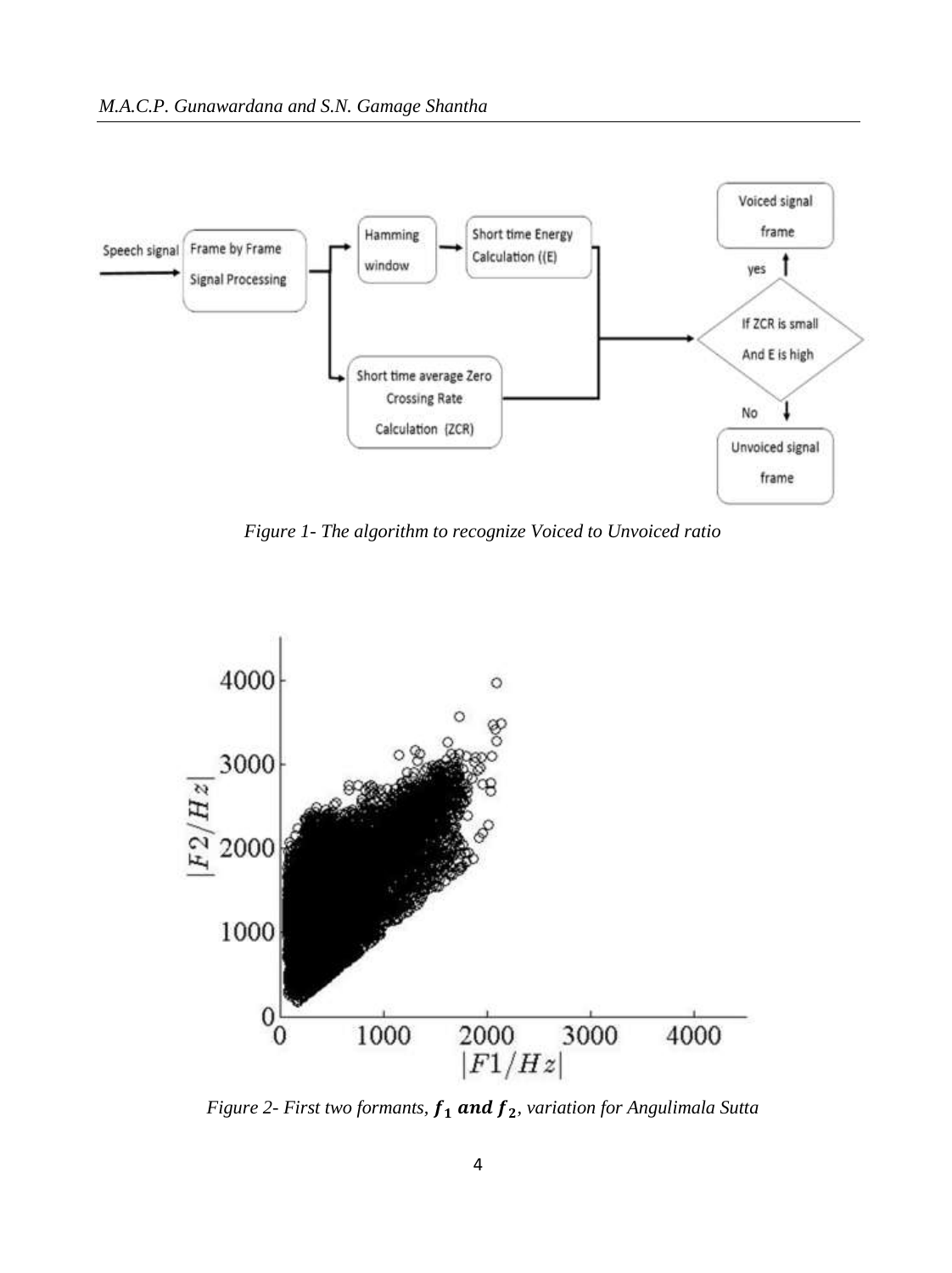*Evaluation of Acoustic Parameters for Angulimala Sutta using Voiced to Unvoiced Ration and Vowel Distribution* 



*Figure 3 - Vowel map for Angulimala Sutta representing*  $f_1$ ,  $0 - 4500$  Hz to  $f_2$ ,  $0 -$ *area*



*Figure 4 - Further analysis of*  $f_1$ ,  $0 - 1500$  Hz to  $f_2$ ,  $0 - 1500$  Hz area which shows *71.55% of the total vowel distribution*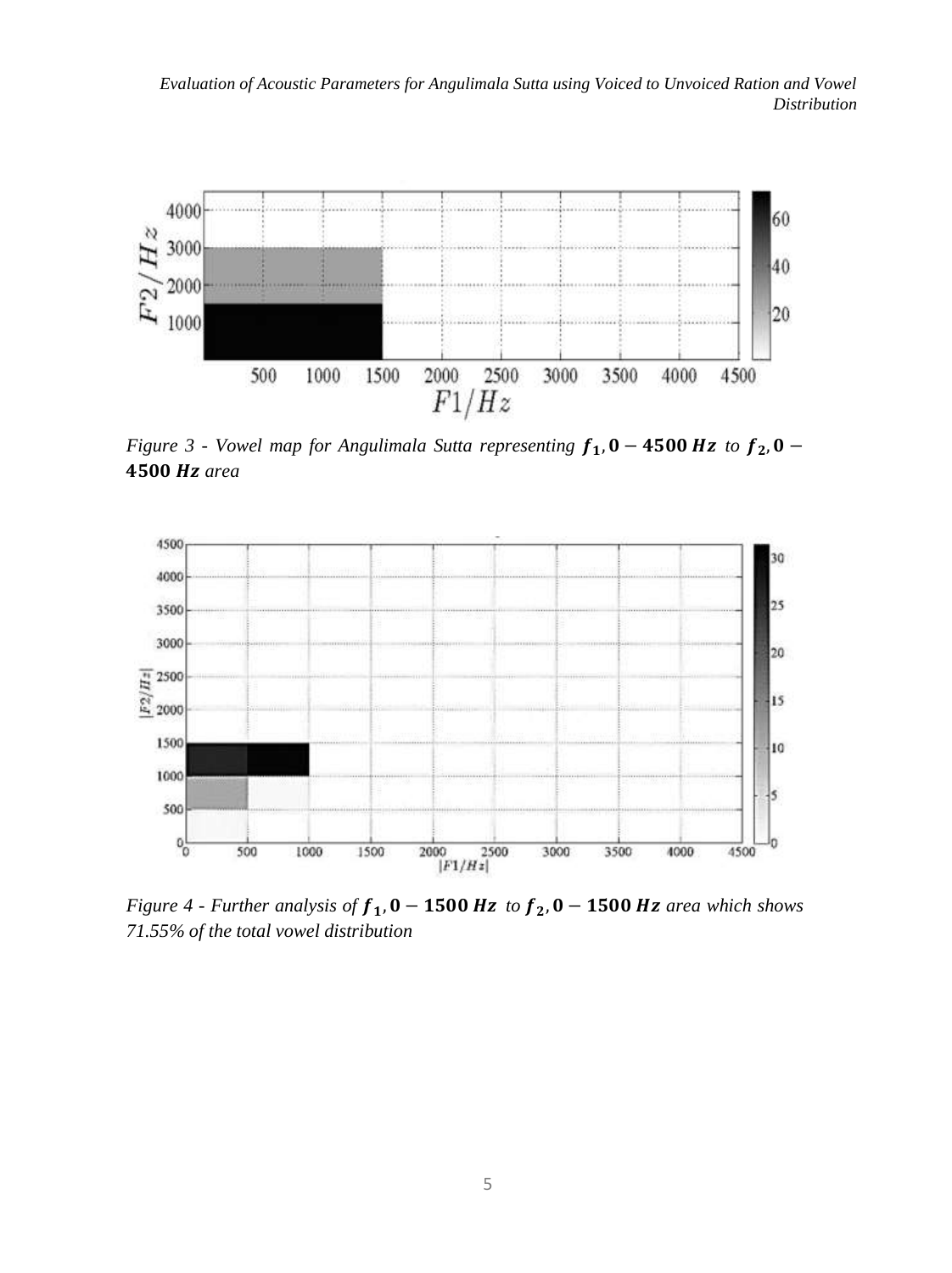

*Figure 5- Further analysis of*  $f_1$ ,  $0 - 1500$  *Hz to*  $f_2$ ,  $1500 - 3000$  *Hz area which shows 15% of the total vowel distribution*



*Figure 6 - Further analysis of*  $f_1$ ,  $0 - 1500$  Hz to  $f_2$ ,  $0 - 1500$  Hz area which shows *71.55% of the total vowel distribution*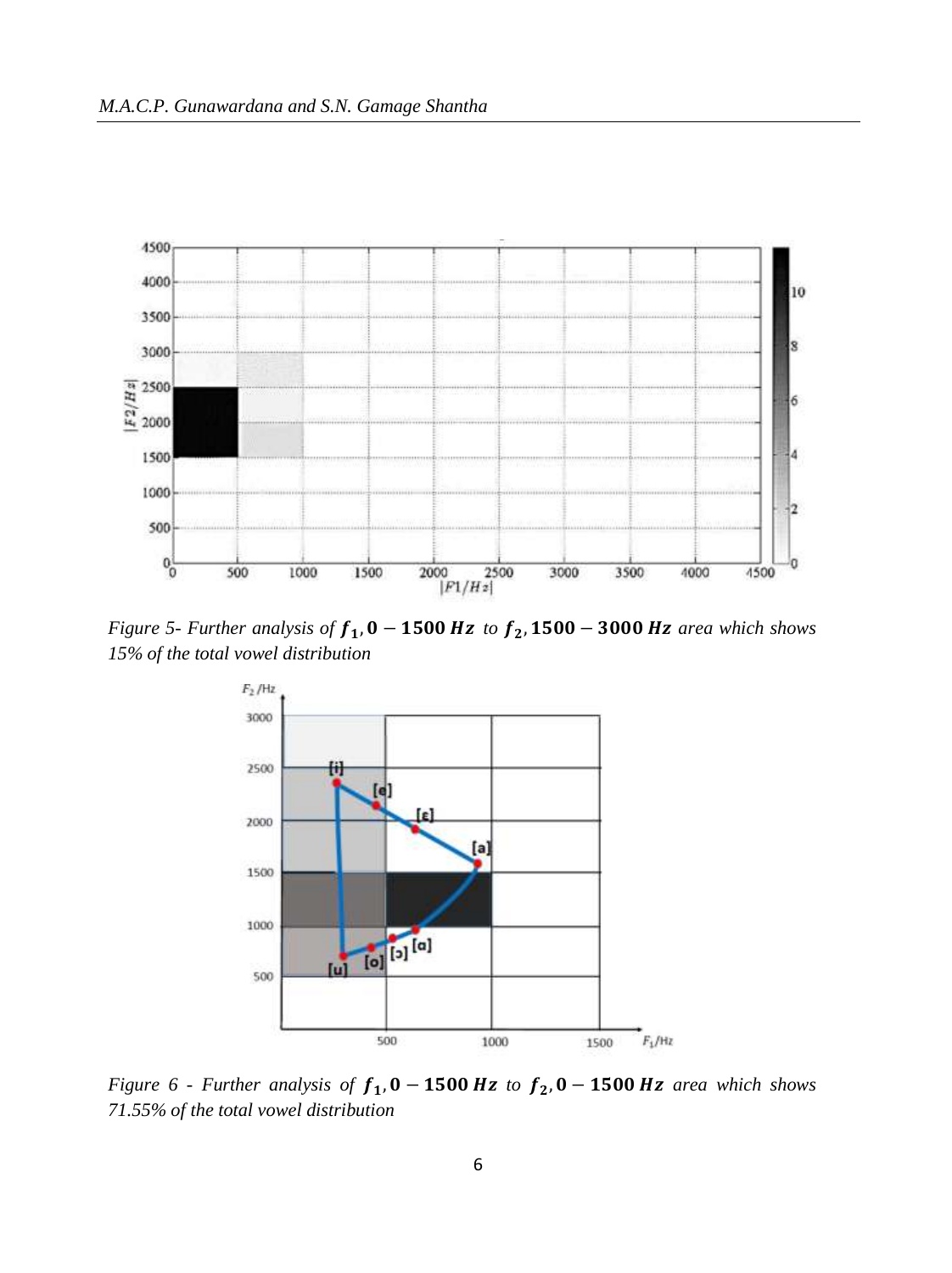*Evaluation of Acoustic Parameters for Angulimala Sutta using Voiced to Unvoiced Ration and Vowel Distribution* 

| suna in percentage values |             |            |  |
|---------------------------|-------------|------------|--|
| Area                      |             | Vowel      |  |
| F1<br>range               | F2<br>range | Percentage |  |
| (Hz)                      | (Hz)        |            |  |
| $0 - 500$                 | 500-1000    | 10.7       |  |
| $0 - 500$                 | 1000-1500   | 26.88      |  |
| $0 - 500$                 | 1500-2000   | 11.62      |  |
| $0 - 500$                 | 2000-2500   | 11.65      |  |
| 500-1000                  | 1000-1500   | 31.50      |  |

*Table 1 - Vowel distribution in Angulimala Sutta in percentage values*

| Table $2$ – Description of Daniel Jones's 8 |
|---------------------------------------------|
| primary cardinal vowels using slandered     |
| symbols presented in International Phonetic |
| Alphabet(IPA)                               |

|                 | Tongue                      | Tongue                 |
|-----------------|-----------------------------|------------------------|
|                 | position front              | positioned             |
|                 | Lips                        | back                   |
|                 | unrounded                   | Lips rounded           |
| Tongue          | $\lceil i \rceil$           | [u]                    |
| positioned high |                             |                        |
| Tongue          | [e]                         | [o]                    |
| positioned      |                             |                        |
| upper mid       |                             |                        |
| Tongue          | $\lceil \varepsilon \rceil$ | $\lceil c \rceil$      |
| positioned      |                             |                        |
| lower mid       |                             |                        |
| Tongue          | [a]                         | $\lceil \alpha \rceil$ |
| positioned low  |                             |                        |

Voiced to unvoiced ratio calculation, when combined with zero-crossing rate and energy content, demonstrated 95% of frames as voiced while 5% of frames as unvoiced. Further, it demonstrates a clear tendency to pronounce vowels in chanting *Angulimala sutta*.

A previous research work on formant frequency tuning in professional Byzantine chanters shows clear evidence that chanters have special ability to use personal formant tuning at chanting [2]. In this analysis, vowel distribution shows most common area for all chanters as shows in figure 2. The calculation of the percentage values indicated that 71.55% of vowels concentrate around the frequency range of  $F_1$ , 0 – 1500 Hz and  $F_2$ , 0 - 1500 Hz as shown in Figure 3. Further analysis demonstrated the area bounded by,  $F_1$ , 0 – 500 Hz;  $F_2$ , 1000 – 1500 Hz and  $F_1$ , 500 – 1000 Hz;  $F_2$ , 1000 – 1500 Hz represent 26.88% and 31.50% of vowel distribution respectively as showing in Table 1.

### **5. CONCLUSION**

The *Angulimala sutta* is rich with vowels as it shows approximately 19:1 voiced to unvoiced ratio. Analysis of these vowels suggest that 71.55% of vowels concentrate around the frequency range of  $F_1$ , 0 Hz ~1500 Hz and  $F_2$ , 0 Hz ~ 1500 Hz showing high amount of low back unrounded vowels.

When comparing the results with Cardinal vowel chart, the densest vowel area shows the qualities of cardinal vowel [a] and [ɑ] as shown in Table 2.

It can be concluded as when chanting the *Angulimala sutta*, the arrangement is inclined to be the tongue is low positioned in back levels while lips shaped unrounded. Less number of vowels is represented by cardinal vowels [i] and [u], showing high front unrounded vowel and high back rounded vowels respectively.

## **ACKNOWLAEDGMENT**

Authors wish to acknowledge The University of Sri Jayewardenepura for providing financial support under the research grant No. ASP/01/RE/SCI/2016/14.